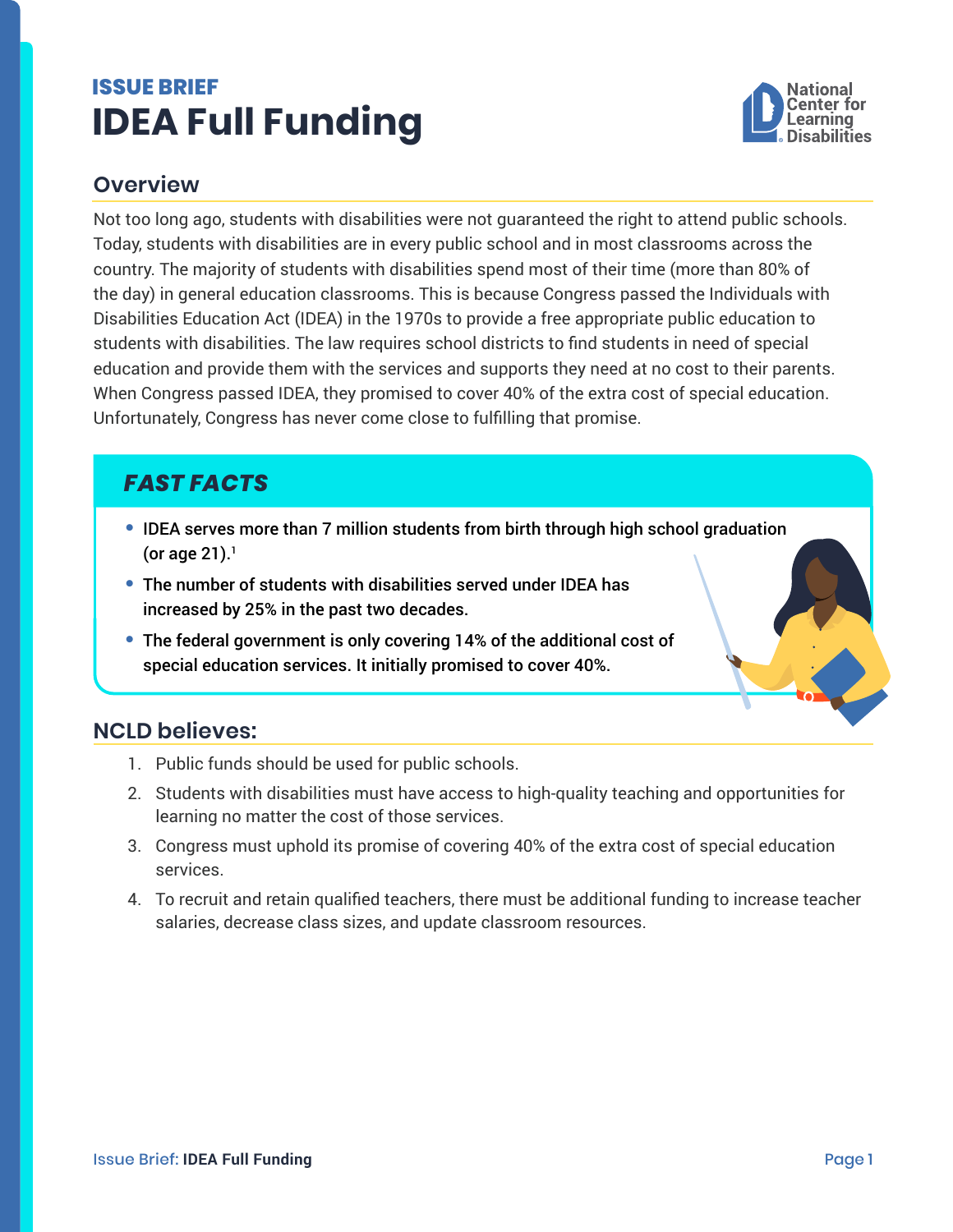

#### **To ensure that students with disabilities have access to the necessary resources, NCLD advocates for:**

- **•** Using the IDEA Full Funding Act to gradually increase federal funds for IDEA over 10 years to fund 40% of the additional costs for special education services (as Congress originally promised).
- Prohibiting any IDEA funds from being used in a private school voucher or voucher-like scheme.